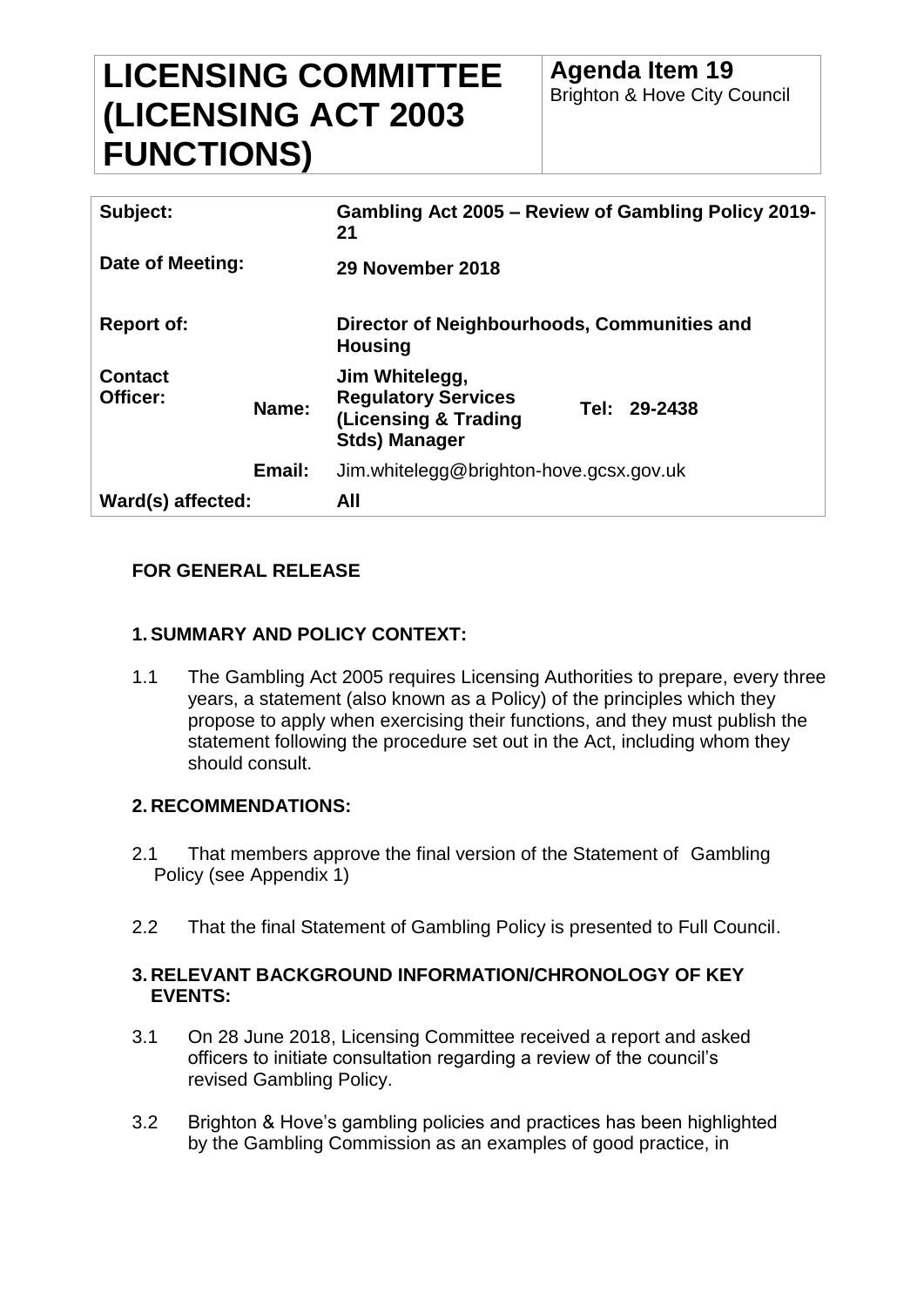particular the work and links developed with Public Health to tackle gambling related harm.

3.3 As a result of the comprehensive review in 2016, where Licensing officers, in conjunction with colleagues from the Public Health analyst team re-wrote the Gambling Statement of Principles, it is not proposed that this statutory review will incorporate any major changes.

## **4. CONSULTATION**

- 4.1 Consultation commenced on 23<sup>rd</sup> July 2018 and lasted 2 months. closing on the  $17<sup>th</sup>$  September 2018.
- 4.2 Prior to consultation the following changes around increasing awareness of mental health issues and concerns about the use of privacy booths have been identified:
	- Operators should make information publicly available via leaflets, etc about organisations that can provide advice and support, both in relation to gambling itself, to debt and mental wellbeing, e.g. GamCare, Gamblers Anonymous, Gordon House Association, National Debtline, local Citizens Advice Bureaux, Samaritans and independent advice agencies (para.12.7 of report).
	- Mental health is of particular concern locally. When compared with our benchmark partners Brighton and Hove has the highest percentage of patients with long term mental health problems, and also the highest percentage of patients with depression and anxiety (para.13.13).
	- Facilities for gambling must only be offered in a manner which provides for appropriate supervision of those facilities by staff at all times. The Licensing Authority has concerns that the use of gaming machines in privacy booths may prevent adequate supervision and protection of vulnerable persons and problem gamblers. The Licensing Authority seeks to discourage the use of privacy screens (para.21.6).

The revised statement of gambling policy was sent to statutory consultees and was available on the council's website and consultation portal. In addition, Licensing Strategy Group, the city LATs (Local Action Teams), BID, B&H Economic Partnership and Brilliant Brighton were consulted.

4.3 A total of 2 responses were received, 1 from local residents and 1 from Gambling Commission: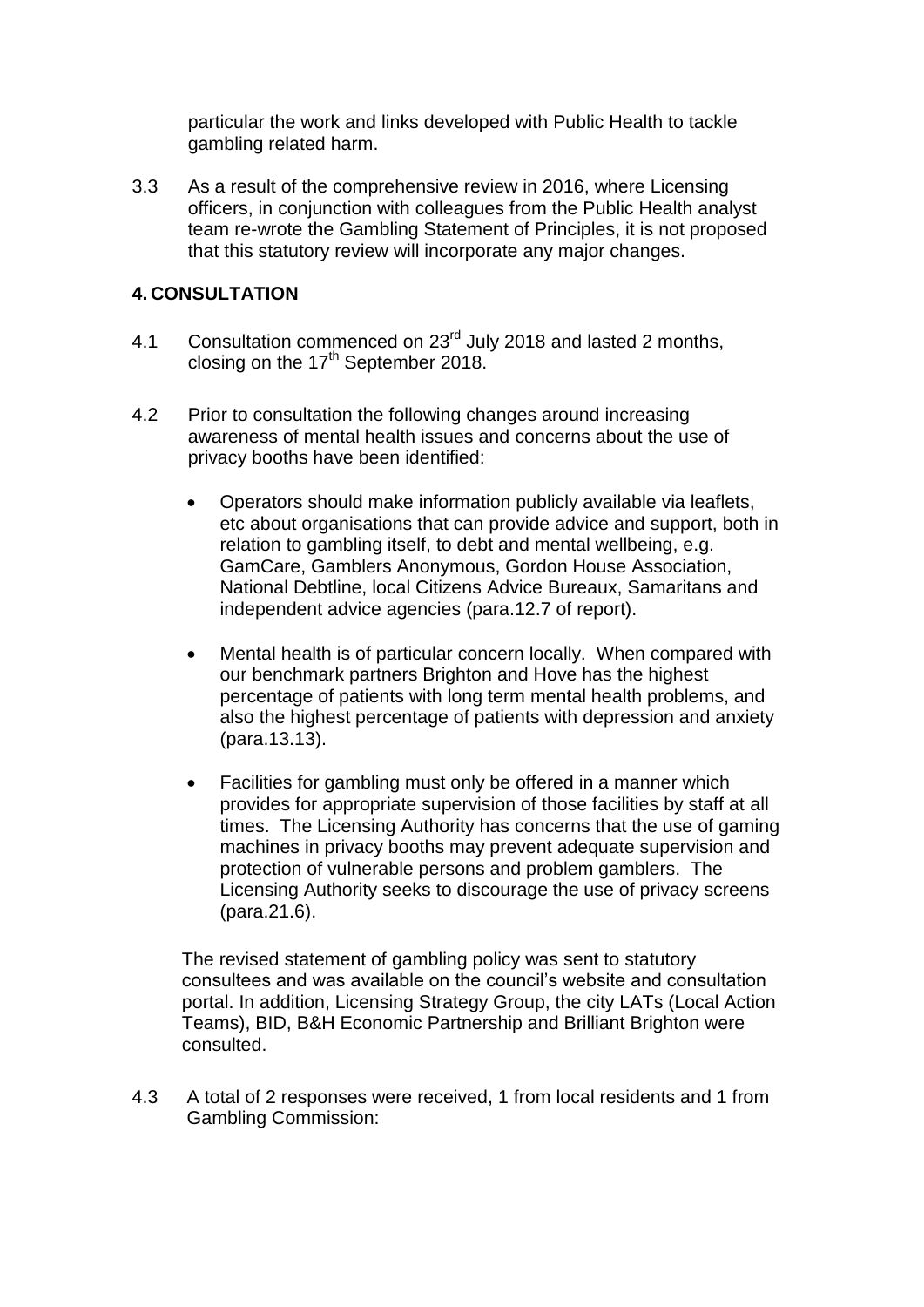| From:                    | Response:                                                                                                                                                                                                                                                                                                                                                                                                                                                                                                                                                                                 | Whether accommodated or                        |
|--------------------------|-------------------------------------------------------------------------------------------------------------------------------------------------------------------------------------------------------------------------------------------------------------------------------------------------------------------------------------------------------------------------------------------------------------------------------------------------------------------------------------------------------------------------------------------------------------------------------------------|------------------------------------------------|
|                          |                                                                                                                                                                                                                                                                                                                                                                                                                                                                                                                                                                                           | reasons not:                                   |
| Local<br><b>Resident</b> | As much information should be available also<br>to ensure people don't start borrowing money<br>that's<br>difficult to pay back. Leaflets should be<br>refreshed on a regular basis as there's no<br>point in putting them in once then letting them                                                                                                                                                                                                                                                                                                                                      | Support for current policy                     |
|                          | run out.                                                                                                                                                                                                                                                                                                                                                                                                                                                                                                                                                                                  |                                                |
| Gambling<br>Commission   | Whilst there is no statutory requirement for<br>licensees to share their risk assessments with<br>responsible authorities or interested parties,<br>ordinary code 10.1.2 states that licensees<br>should share their risk assessment with<br>licensing authorities on request as best<br>practice. We therefore consider it appropriate<br>for operators to hold premises risks<br>assessments on premises. Doing so can also<br>save considerable time and expense, as well<br>as increasing the confidence of those<br>agencies as to the operator's awareness of<br>their obligations. | Paragraph added to policy<br>(ref. para 13.18) |

*Consultation responses via letter, email and consultation portal*

- 4.4 Before the revised "Statement of Gambling Policy", comes into effect the local authority is required to publish the Statement of policy on the Council's website, and make it available for inspection at one or more public libraries for a period of at least 4 weeks before the date on which it will come into effect. The authority must also publish a notice of its intention to publish a statement no later than the first day on which the statement is published. The notice must:
	- a) Specify the date on which the statement is to be published
	- b) Specify the date on which the statement will come into effect
	- c) Specify the internet address where the statement will be published and the address of the premises at which it may be inspected, and
	- d) Be published on the authority's website and in or on one or more of the following places:
	- A local newspaper circulating in the area covered by the statement
	- A local newsletter, circular or similar document circulating in the area covered by the statement
	- A public notice board on or near the principal office of the authority's public notice board on the premises of public libraries in the area covered by the statement.
- 4.5 The timetable is as follows:
	- Licensing Committee 29 November 2018
	- Full Council XX December 2018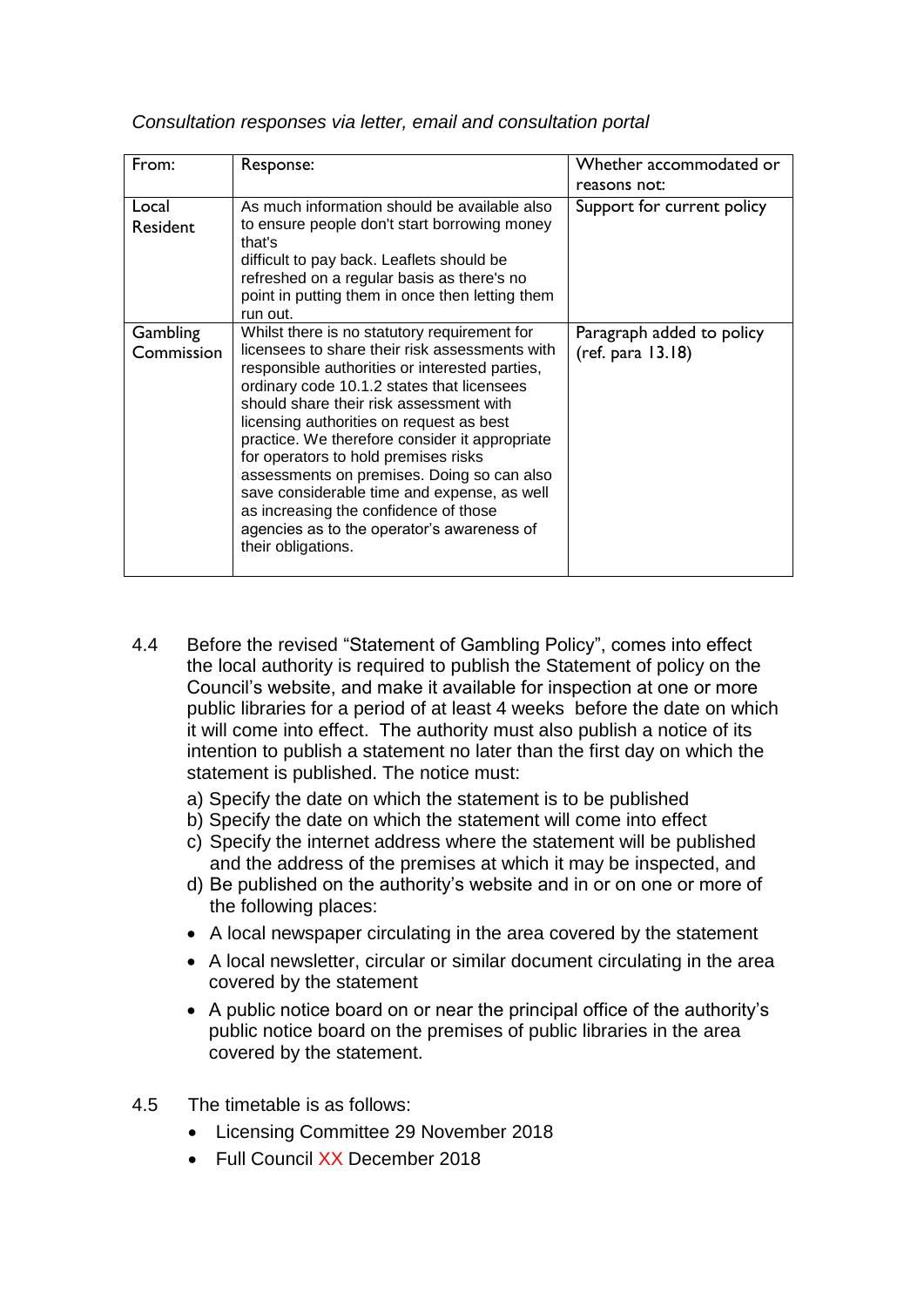- Advertised and published during December 2018
- January 2019 Revised Statement comes into effect

# **5. FINANCIAL & OTHER IMPLICATIONS:**

#### 5.1 Financial Implications:

There are no financial implications arising from the production of this statement, as licensing fees are set at a level that will be cost neutral to the licensing authority.

Finance Officer Consulted: Michael Bentley Consulted: 0 Date: 12/10/18

## 5.2 Legal Implications:

.

.

Local authority responsibilities include: upholding licensing objectives, publishing a three year licensing policy, determining applications for premises licences and regulating members clubs – club gaming and machine permits. The Licensing Committee established under section 6 of the Licensing Act 2003 has authority to exercise functions under the Gambling Act 2005 with the exception of: a resolution not to issue casino licences, the three year licensing policy (full council) and setting fees.

Lawyer Consulted: Rebecca Sidell **Example 20** Date:

#### 5.3 Equalities Implications:

Protecting children and other vulnerable persons from being harmed or exploited by gambling is one of the licensing objectives. The Act does not seek to prohibit particular groups of adults from gambling in the same way that it prohibits children. "Vulnerable persons" will not be defined but for regulatory purposes the assumption is that this group includes people who gamble more than they want to, people who gamble beyond their means, and people who may not be able to make informed or balanced decisions about gambling due to a mental impairment, alcohol or drugs. Operators should encourage where appropriate, strategies for self help and provide information on organisations where advice and help can be sought.

With limited exceptions, the intention of the Gambling Act is that children and young persons should not be permitted to gamble and should be prevented from entering those gambling premises which are adult-only environments.

#### 5.4 Sustainability Implications:

None.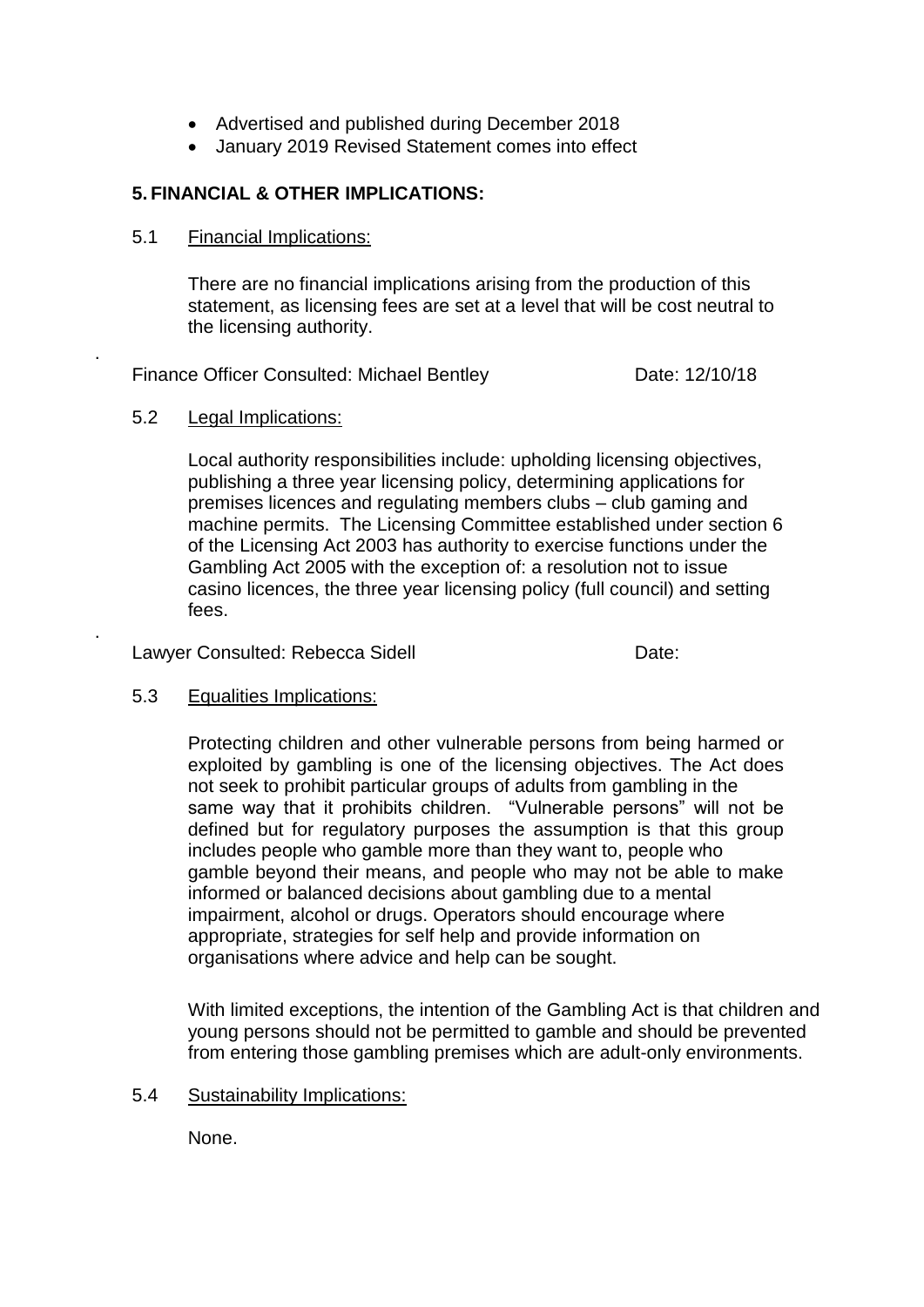## 5.5 Crime & Disorder Implications:

Gambling Commission inspectors have the main enforcement/compliance role. The police and licensing authority officers have powers of entry and inspection.

## 5.6 Risk and Opportunity Management Implications:

Gambling licensing objectives are:

- a) Preventing gambling from being a source of crime and disorder, being associated with crime and disorder, or being used to support crime
- b) Ensuring gambling is conducted in a fair and open way
- c) Protection children and other vulnerable persons from being harmed or exploited by gambling.

#### 5.7 Corporate/Citywide Implications:

Licensing authorities licence all gambling premises in the city: casinos, bingo, betting, tracks, adult gaming centres, family entertainment centres as well as administering notices and granting gaming permits.